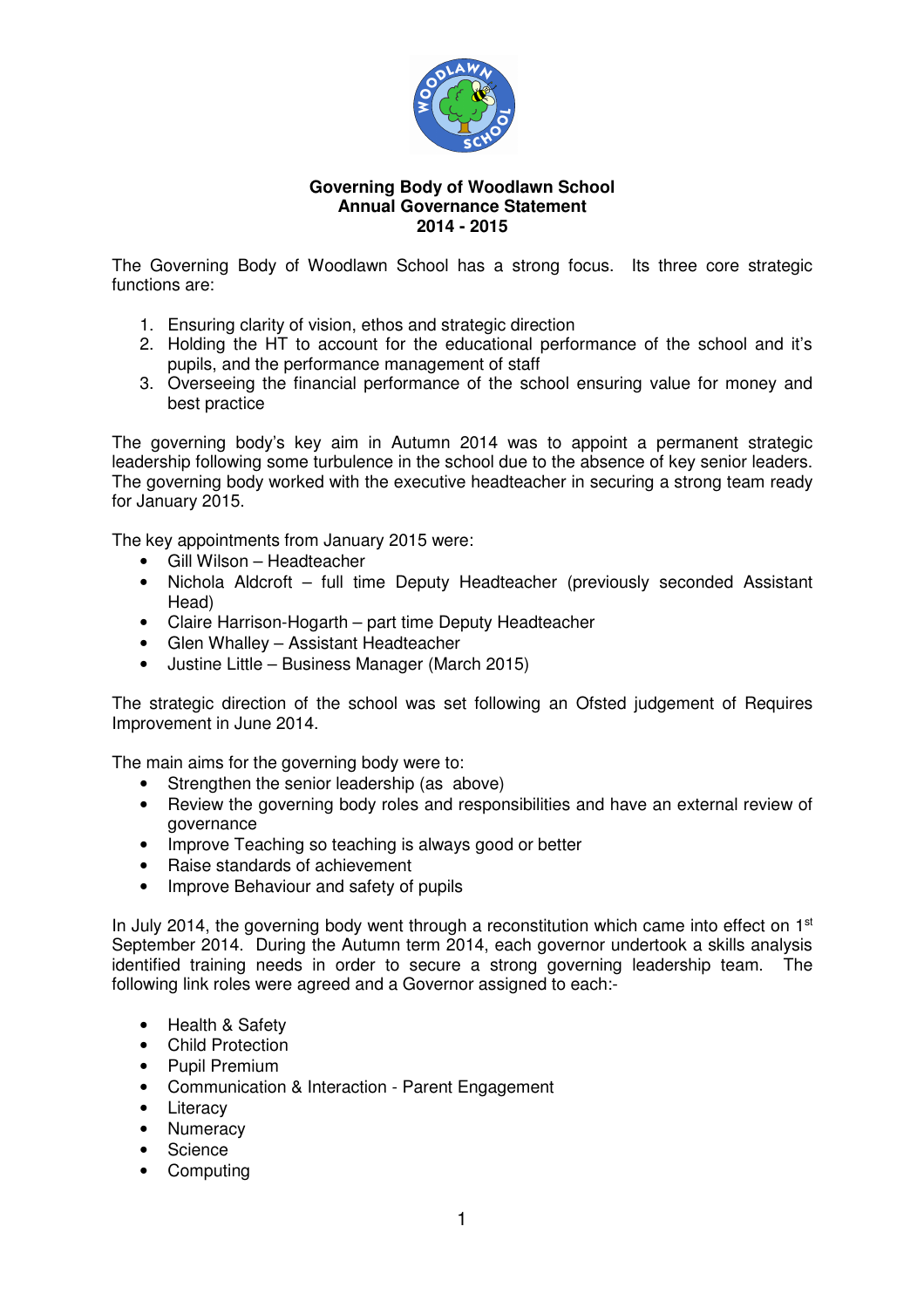

- Humanities
- Wellbeing
- Early Years
- Post 16
- Therapy
- Equality & Diversity

The governing body underwent an external review of governance and the Chair worked closely with governors, senior leaders and Local Authority officers to:

- Identify roles and responsibilities of each governor
- Redefine the committee structure
- Produced a Meeting schedule
- Produced Terms of References for each committee.
- Implement a full governor training programme
- Implement a school visit schedule
- Produced a governing body information file

The Chair of governors led with a senior member of staff on improving Health and Safety across the whole site. A 31 point audit was undertaken, where 90.5% was achieved with 16 areas scored at 100%. In November 2014, Woodlawn was awarded the gold standard for Health and Safety.

Teachers were held accountable through the performance management process and Governors held regular meetings with senior staff to ensure progress in teaching and learning throughout the school.

During the year 2014-2015 governors met each half term and the Chair also met with the Local Authority monthly in order to monitor progress on the above areas. The executive headteacher and subsequently the full time permanent Headteacher reported regularly to the governing body and the governors held the senior leaders to account.

Improvements have been seen in teaching over the year following a model of coaching, training and support. The Local Authority and senior staff have shared their judgements and reported to governors showing a term by term improvement.

Teaching assistant training has also been ongoing and their support has enabled an improvement in progress.

All staff have ongoing training in behaviour management and a consistent improvement has been seen throughout the year.

In ensuring financial stability governors have worked with the Headteacher in securing additional staff :-

- Personal Care assistants
- Supervisory Assistant
- Teaching Assistants to radically reduce the need for supply staff which was placing a high financial burden on the school.